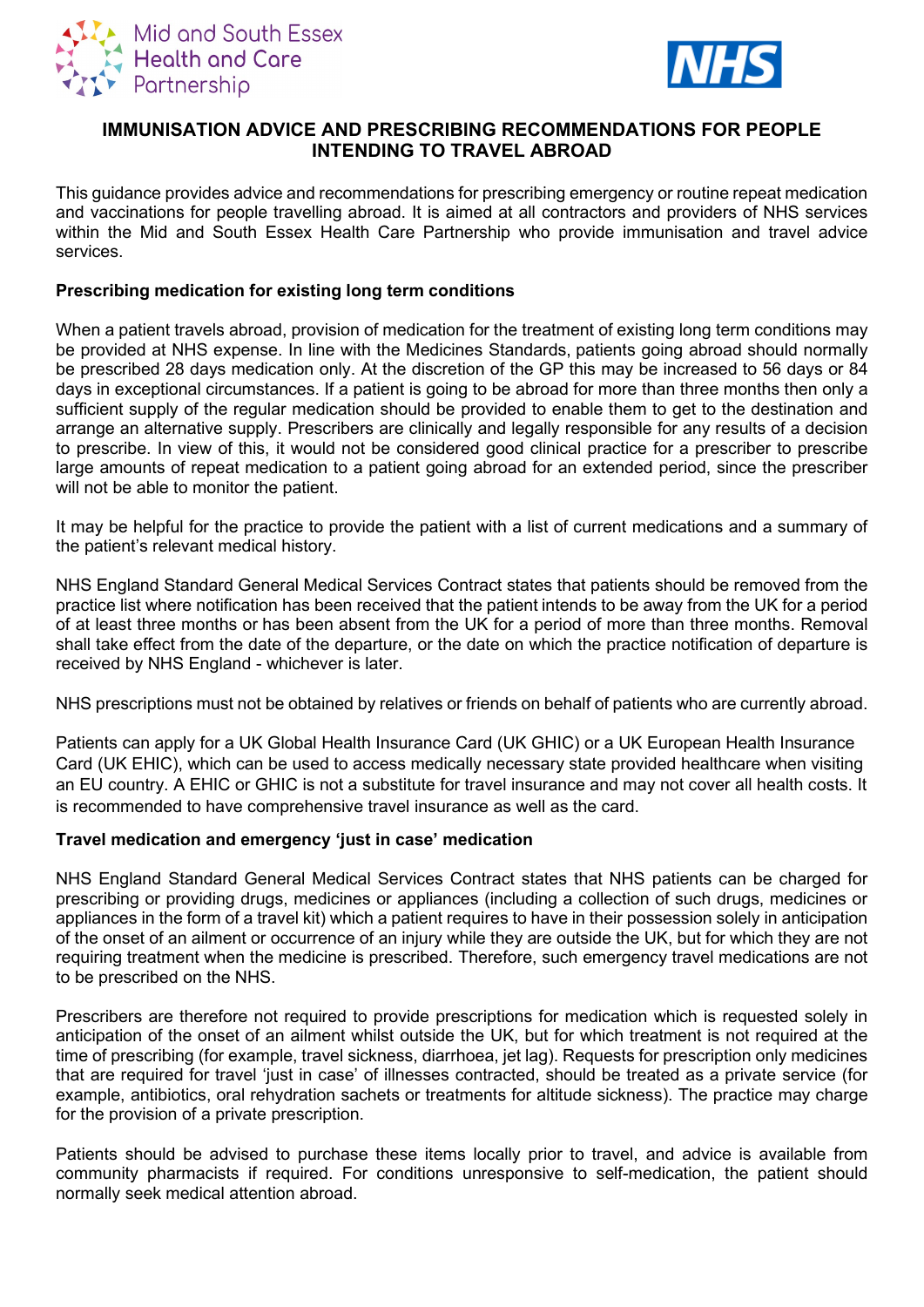



Drugs such as norethisterone (and medroxyprogesterone acetate) for postponement of menstruation whilst abroad, are not recommended locally for prescribing on the NHS and patients may be offered and charged a private prescription.

### **Malaria prophylaxis**

Antimalarials are not available at NHS expense for malaria prophylaxis. Most medicines for the prevention of malaria are available for purchase over the counter at community pharmacies. If a prescription only medicine is required for malaria prophylaxis this should be prescribed privately and the practice may charge for the provision of the private prescription. Information should be provided on the importance of mosquito nets, suitable clothing and insect repellents to protect against mosquito bites.

For further information regarding malaria prophylaxis (including children's dosing) and vaccine requirements please refer to a professional travel website such as [TravelHealthPro \(NaTHNaC\)](https://travelhealthpro.org.uk/) or [TRAVAX.](https://www.travax.nhs.uk/)

### **Travel vaccinations**

The [British Medical Association](https://www.bma.org.uk/advice-and-support/gp-practices/vaccinations/travel-vaccinations) (BMA) has provided guidance on the current regulations for travel vaccines and the responsibility of its members in providing travel care services for their patients.

Certain vaccines are available on the NHS for travel as part of additional services under the General Medical Services and Personal Medical Services contracts. Patients should not be charged a fee for these specified travel immunisations if a service is provided to registered patients. Practices can opt out of providing a travel vaccination service and refer patients to a travel clinic. These vaccines are usually free because they protect against diseases thought to represent the greatest risk to public health if they were brought into the country. Some vaccines are not available on the NHS for travel and can be given as a private service.

NHS patients are entitled to receive advice on recommended vaccines for travel free of charge.

#### Vaccinations available at NHS expense

The following travel vaccines are available at NHS expense and registered patients must not be charged a fee for administering the vaccine:

- Hepatitis A
	- Typhoid
	- Combined hepatitis A and typhoid
	- Tetanus, diphtheria and polio combined
	- **Cholera**

These vaccines are available via two different routes:

- The vaccine is purchased by the practice, administered at the practice and a 'personally administered' payment is claimed through FP34.
- The vaccine is prescribed on FP10 prescription for the patient to collect from a community pharmacy and bring to the practice for administration. A prescription charge is payable to the pharmacy unless the patient is exempt. In this situation no claim for 'personal administration' fees should be made through FP34.

#### Vaccinations not available at NHS expense

The following travel vaccines are not available at NHS expense**:**

- Japanese encephalitis
- Tick-borne encephalitis
- Meningitis ACWY (quadrivalent meningococcal meningitis vaccine; A, C, Y and W135)
- Rabies
- **Tuberculosis**
- Yellow fever
- Hepatitis B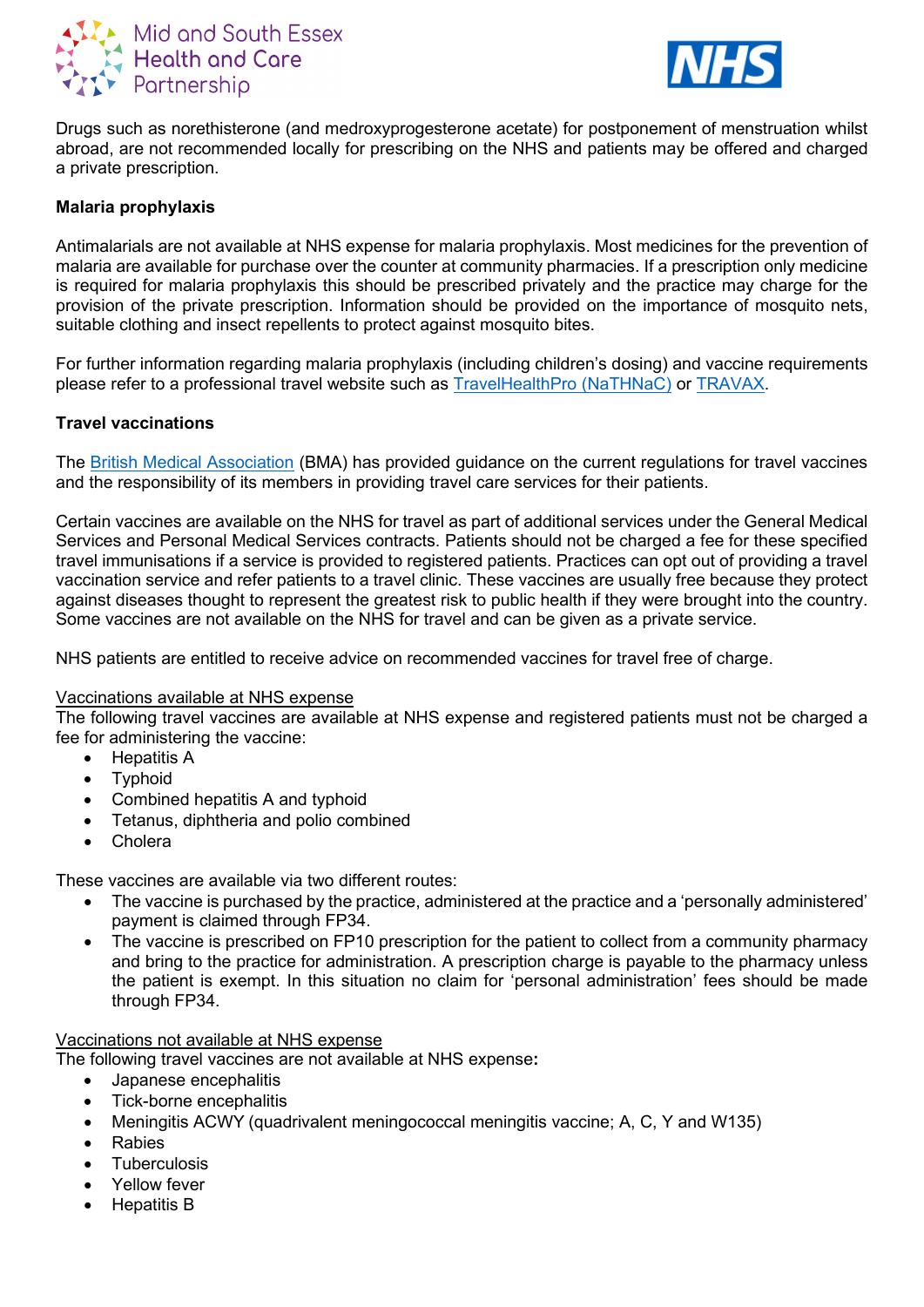



• Combined hepatitis A and B vaccine is not supported for prescribing on the NHS for travel purposes by Mid and South Essex CCGs. Patients requiring both vaccines for travel purposes should be offered hepatitis A vaccine as an NHS service and hepatitis B vaccine separately as a private service.

### Charges for private provision

For travel vaccines not available on the NHS, the practice may charge the registered patient for:

- The vaccine (for stock purchased and held by the practice).
- Administration of the vaccine.
- Provision of a private prescription (if a private prescription is provided to obtain the vaccine).

Patients should be advised to compare prices as there may be variation in the amount that individual pharmacies will charge to supply the vaccine. Alternatively, practices may choose to buy in the vaccine directly and charge patients for the cost of the vaccine.

Possible charges after vaccination include:

- Post-vaccination serological testing in the case of Hepatitis B administration, if performed for travel reasons.
- Provision of certification of immunisation (for example, confirmation of Meningitis ACWY135 administration).

The level of charges should be determined by the practice. It may be advisable to develop a practice policy which is available to patients, for example, in the form of a leaflet or as a section on the practice website.

NHS Patient Group Directions cannot be used for the administration of travel vaccines within a private travel clinic operating in a GP practice.

### **COVID-19: considerations for travel**

Coronavirus (COVID-19) has severely disrupted international travel. Official guidance can change at short notice to reflect required changes in pandemic response and this may impact planned travel. Countries can lift or implement travel bans or quarantine measures to curtail the spread of COVID-19. Patients should refer to government guidance for travel restrictions, including testing and quarantine rules when travelling abroad from England, and check foreign travel advice for the country that is being visited.

Travel insurance is highly recommended. Patients should always check their policy for exclusions as some policies may not cover claims related to COVID-19. Travel advice changes at short notice, therefore, ensure that the policy includes cover if the return trip is cancelled or postponed.

Receiving a COVID-19 vaccine for the purpose of travel is not in line with the Joint Committee on Vaccination and Immunisation (JCVI) and is not recommended. Second doses should not be offered earlier than the recommended schedule for travel purposes. Re-vaccination with alternative brands should not be offered in order to comply with international travel requirements. If a patient is moving abroad for longer than 3 months, they cease to be an NHS patient. Under pandemic arrangements patients are able to receive a vaccine abroad if they meet the requirements within the country being visited.

## **Controlled drugs and personal licenses**

- Department of Health guidance recommends that in general controlled drugs should not normally be prescribed in quantities of greater than 1 month's supply.
- Exceptionally (to cover a justifiable clinical need and after consideration of any risk) a prescription can be issued for a longer period, but the rationale should be documented in the patient's clinical records.
	- A Home Office personal license is not required if visiting the UK and travelling with:
		- $\circ$  schedule 5 drugs
		- $\circ$  schedule 4 (part II) drugs
		- $\circ$  less than 3 months' supply or travelling for less than 3 months with any schedule 2, 3 or 4 (part I) drugs which have been lawfully prescribed in the country of habitual residence.